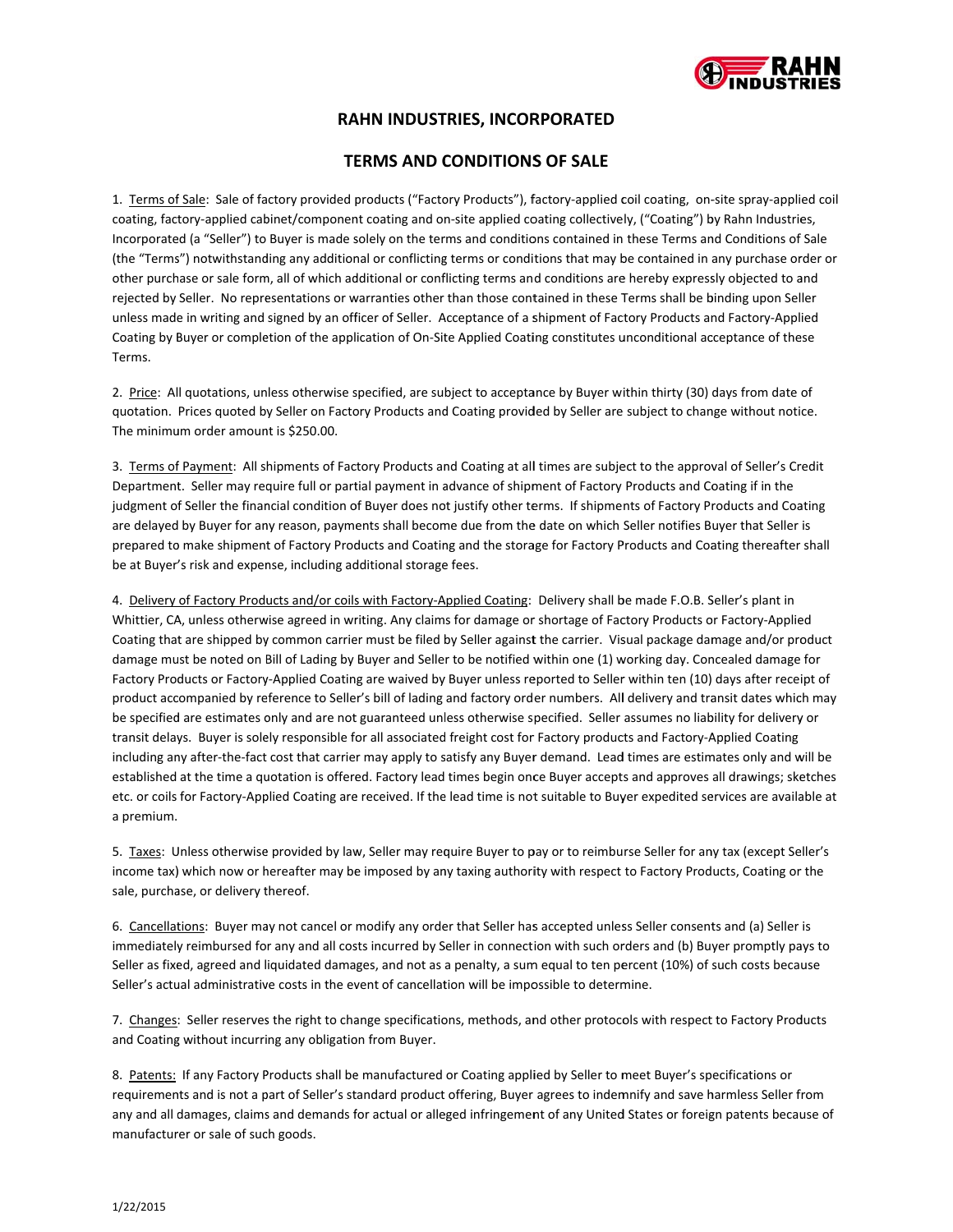

9. Governing Law, etc.: This agreement and the sale of Factory Products, Factory-Applied Coating and the application of On-Site Applied Coating by Seller shall be governed in all respects by the laws of the State of California to recover from Buyer Seller's reasonable cost of enforcing these Terms, including without limitation, any collection costs or attorney's fees and Site Applied Coating by Seller shall be governed in all respects by the laws of the State of California to recover from Buyer<br>Seller's reasonable cost of enforcing these Terms, including without limitation, any collection entire agree ement between Seller and Buye r.

## **F FACTORY PR ROVIDED PRO ODUCTS LIM MITED PROD DUCT WARRA ANTY & DIS CLAIMER** *EXTEND DED WARRAN NTY*

Rahn Industries warrants its coil products to be free from defects in material and /or workmanship for a period of *five (5) years* from the date of shipment to the original purchaser. This limited warranty covers any parts furnished by Rahn Industries' factory. This warranty expressly **does not warrant or include any materials or products that are not furnished by Rahn** Industries nor does it warrant or cover any charges or expenses associated with labor or materials not provided by Rahn **Industries.**

This limited warranty is void or voidable if the product is deemed by Rahn Industries to have been subjected to misuse, negligence and/or operating conditions other than those for which such equipment was designed, as determined by Rahn negligence and/or operating conditions other than those for which such equipment was designed, as determined by Rahn<br>Industries. This limited warranty is void if the product has been repaired and/or altered at a place othe factory or when chemicals, compounds, or ingredient(s), other than Rahn Industries' approved refrigerant, are used, or by any acts of God. This limited warranty is void if Purchaser commences repair or replacement of the product without first giving advance written and/or verbal notification to Rahn Industries. This limited warranty does not cover the physical or chemical effects of any corrosive substance in the operating environment of the equipment.

THIS LIMITED WARRANTY IS EXTENDED TO, AND ENFORCEABLE ONLY BY, THE ORIGINAL PURCHASER, AND IS VOIDED IF THE **UNIT IS SOL LD OR TRANSFER RRED TO ANY TH HIRD PARTY.**

#### RAHN INDUSTRIES' LIMITED WARRANTY SHALL BE IN LIEU OF, AND EXCLUSIVE OF ALL OTHER WARRANTIES, WHETHER EXPRESS OR IMPLIED, INCLUDING WARRANTIES OF MERCHANTABILITY, FITNESS FOR A PARTICULAR PURPOSE, AND ANY **OTHER WAR RRANTY UNDER R THE UNIFORM OR CALIFORNIA A COMMERCIAL L CODES.**

Purchaser's sole remedy for breach of this limited warranty, shall be limited to the repair or replacement of any part, or parts, which shall, within *five (5) years* from date of shipment to the original purchaser, be returned to the factory of Rahn Industries, with all transportation and related expenses prepaid by the Purchaser and when the examination by Rahn Industries, or its designated agent, shall disclose part or parts to have been defective. The location for the examination may be at a place other than the Rahn Industries' factory only with prior authorization from Rahn Industries or its designated agent. At Rahn Industries' option, a field repair may be authorized pursuant to Rahn Industries Labor Allowance Policy, Form RFSD-34002.

Purchaser's remedy does not include the reimbursement of any monetary expenses incurred for or incidental to labor or material charges associated with the replacement, removal or installation of the product or its parts. Under no circumstances shall Rahn Industries be liable to the Purchaser or responsible for direct, indirect, special, or consequential damages, loss of profits, expenses, or claims of third parties against the Purchaser, resulting from any cause whatsoever, including those profits, expenses, or claims of third parties against the Purchaser, resulting from any cause whatsoever, including those<br>resulting from the order or use of Rahn Industries' Product. Rahn Industries' sole liability to the action, whether based upon negligence, contract, breach of warranty, or strict liability, shall be the repair or replacement **remedy set forth in the pre eceding paragrap ph**

This warranty gives the Purchaser specific legal rights, and the Purchaser may also have other rights, which vary, from state to state. Rahn Industries neither assumes nor authorizes Purchaser, or any other person or entity to assume for it any obligation other than as herein expressly stated.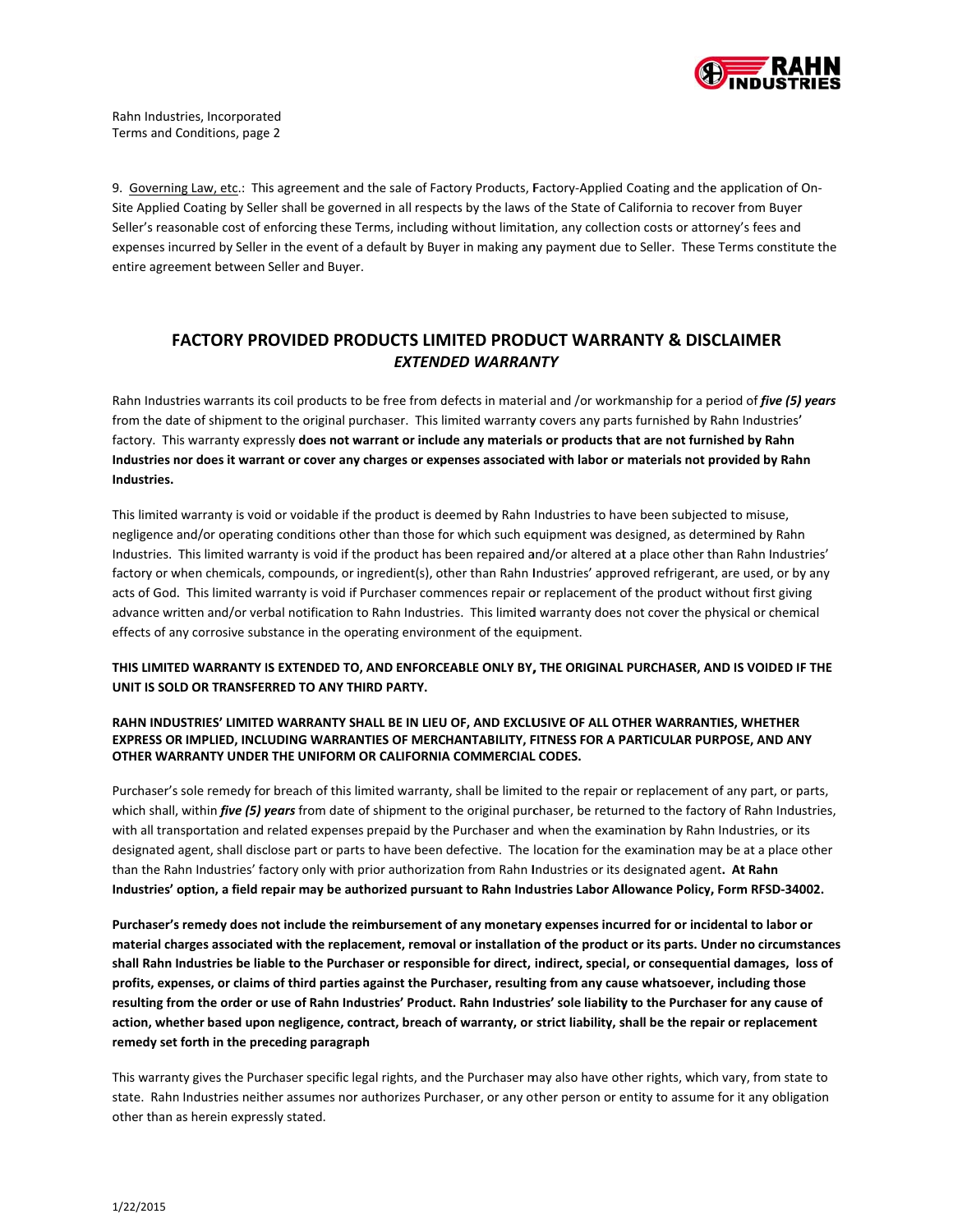

#### **FACTORY-APPLIED COATING AND ON-SITE APPLIED COATING**

### **LIMITED WARRANTY**

This warranty is valid, for a period no longer than five (5) years in the Continental US and three (3) years outside the Continental US for coil coatings, and one (1) year for cabinet/component coatings, from the coating application date. Your exclusive remedy for the breach of this limited warranty is limited, at the applicator's option, to repair of the Coating in the field or to a new Coating application for a replacement coil and/or cabinet/component. This Limited Warranty will NOT cover the cost of (i) a replacement coil and/or cabinet/component; (ii) the labor to remove or replace a coil and/or cabinet/component; (iii) freight of the replacement coil and/or cabinet/component to the job site; (iv) refrigerant loss and recovery or, (v) any other incidental expense related to the failure. The applicator shall accept no liability or responsibility for damages should the coils or the Coating be used for an unspecified purpose, misused, tampered with or combined with foreign elements, damaged by mishandling, abuse, improper storage or used in any manner other than originally intended. Without limiting the generality of the foregoing, the following items specifically are not covered by this limited warranty:

- 1. Damage originating internally, such as from corrosive liquids or gases inside the system;
- 2. Damage from improper cleaning methods, such as the use wire brushes, unauthorized chemicals or coil cleaners, or other abrasive actions or products.
- 3. Damage from any other intentional or accidental act, or any act of nature, which compromises the integrity of the Coating applied for external corrosion protection.
- 4. Adiabatic and evaporative cooling conditions must be disclosed at time of quote. Coils placed in adiabatic or evaporative cooling are only warrantied with an immersion/bake coating and for a period no longer than three (3) vears.

This Warranty is valid only under and with the following conditions:

- 1. The coil is constructed of aluminum or copper fins over copper or aluminum tubing.
- 2. The exposure conditions of the coil and/or cabinet/component have at no time exceeded the limitations set forth in the resistance list.
- 3. Inspection / maintenance requirements are performed in accordance with Rahn Industries recommendations using approved chemicals and methods, as prescribed below.
- 4. Notice of any failure of the coating must be presented, in writing, to Rahn Industries, Incorporated (Rahn) within seven days after the defect is discovered. Immediately after submitting such notice, free access shall be given to the Rahn or its appointed representative for the purpose of inspection and/or sampling of fin material and/or air sampling. If written notice is not given within one (1) week, and/or access to examine the coil and/or cabinet/component is denied to Rahn or its appointed representative, any claim for breach of this warranty shall be deemed to have been waived, and Rahn Industries shall have NO LIABILITY under this warranty.
- 5. In the event of a coil failure and an ensuing dispute as to the cause of said failure, an electron-microscopic test of a sample of the damaged coil will be employed to resolve said dispute. Rahn Industries will appoint an independent laboratory to be used for this test and the results will be binding.
- 6. Any service performed under this warranty shall not serve to extend the warranty.
- 7. Coils and/or cabinets/components damaged in transit, after the coating is initially applied, or during installation must be brought to the immediate attention of Rahn Industries. At such time the coating will be repaired at the cost of the customer. Failure to repair the damaged coil and/or cabinet/component will result in the warranty being voided.
- 8. The warranty shall be voided if the coating registration plate or tag has been removed, destroyed or rendered illegible.

THE ABOVE LIMITED WARRANTY TERMS SHALL BE IN LIEU OF ANY AND ALL OTHER WARRANTIES, EXPRESSED OR IMPLIED, INCLUDING ANY IMPLIED WARRANTY OF MERCHANTABILITY OR FITNESS FOR A PARTICULAR PURPOSE OR USE, AND ALL SUCH OTHER WARRANTIES ARE EXPRESSLY DISCLAIMED AND DENIED. IN NO EVENT SHALL RAHN INDUSTRIES BE LIABLE TO

YOU OR YOUR CUSTOMERS FOR ANY INCIDENTAL SPECIAL OR CONSEQUENTIAL DAMAGES, LOSS OF ANTICIPATED PROFITS OR OTHER ECONOMIC LOSS ARISING FOR ANY REASON WHATSOEVER. THIS WARRANTY SHALL ACCRUE ONLY TO YOUR BENEFIT AND SHALL NOT BE TRANSFERRABLE TO ANY OTHER PARTY.